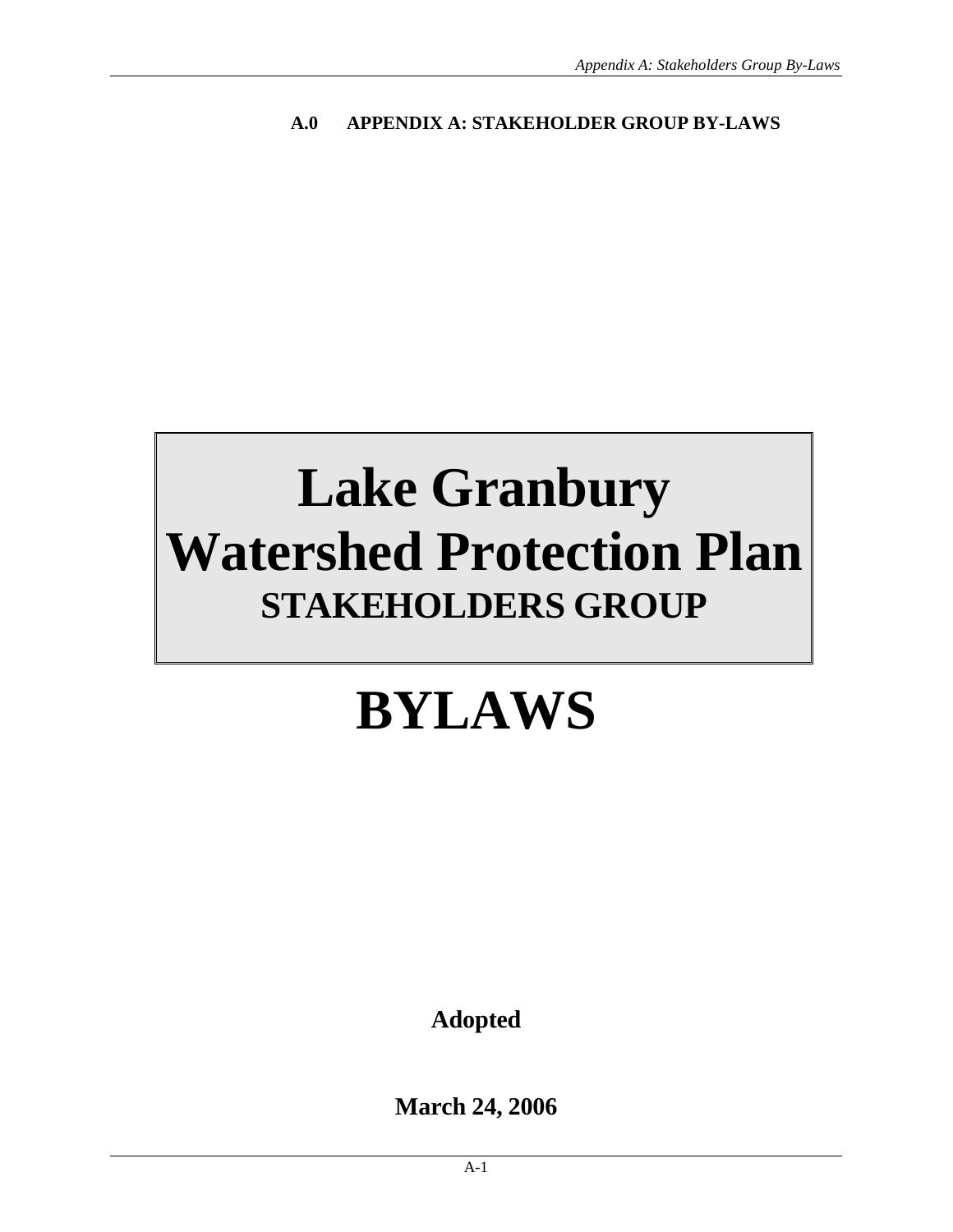# **Table of Contents**

| <b>ARTICLE 1. ORGANIZATION</b>                    | 3              |
|---------------------------------------------------|----------------|
| <b>SECTION 1. ORGANIZATION NAME</b>               | 3              |
| <b>SECTION 2. ESTABLISHMENT AND PURPOSE</b>       | 3              |
| <b>SECTION 3. PRINCIPAL ADMINISTRATIVE OFFICE</b> | $\mathfrak{Z}$ |
| <b>SECTION 4. RESPONSIBILITIES</b>                | 3              |
| <b>ARTICLE II VOTING MEMBERSHIP</b>               | 3              |
| <b>SECTION 1. INITIAL COMPOSITION</b>             | 3              |
| <b>SECTION 2. VOTING MEMBERSHIP COMPOSITION</b>   | 3              |
| <b>SECTION 3. TERMS OF OFFICE</b>                 | $\overline{4}$ |
| <b>SECTION 4. CONDITIONS OF MEMBERSHIP</b>        | $\overline{4}$ |
| <b>SECTION 5. ATTENDANCE</b>                      | $\overline{4}$ |
| <b>SECTION 6. CODE OF CONDUCT</b>                 | $\overline{4}$ |
| <b>SECTION 7. REMOVAL OF VOTING MEMBERS</b>       | 5              |
| <b>ARTICLE III SELECTION OF ADDITIONAL GROUPS</b> | 5              |
| <b>SECTION 1. TIMING</b>                          | 5              |
| SECTION 2. PROPOSAL REQIUREMENTS                  | $\mathfrak{S}$ |
| <b>SECTION 3. VOTE REQUIRED</b>                   | 5              |
| <b>SECTION 4. MEMBERSHIP CRITERIA</b>             | 5              |
| <b>ARTICLE IV. DESIGNATED ALTERNATES</b>          | 6              |
| <b>ARTICLE V. MEETINGS</b>                        | 6              |
| <b>SECTION 1. PUBLIC PARTICIPATION</b>            | 6              |
| <b>SECTION 2. REGULAR MEETINGS</b>                | 6              |
| <b>SECTION 3. SPECIAL MEETINGS</b>                | 6              |
| <b>SECTION 4. AGENDA</b>                          | 6              |
| <b>SECTION 5. QUORUM</b>                          | 6              |
| <b>ARTICLE VI. MAKING DECISIONS</b>               | 7              |
| SECTION 1. APPLICABILITY; NO WRITTEN PROXIES      | $\tau$         |
| <b>SECTION 2. DECISION-MAKING PROCESS</b>         | $\tau$         |
| <b>ARTICLE VII. COMPENSATION</b>                  | 7              |
| ARTICLE VIII. ADOPTING AND AMENDING THE BYLAWS    | 7              |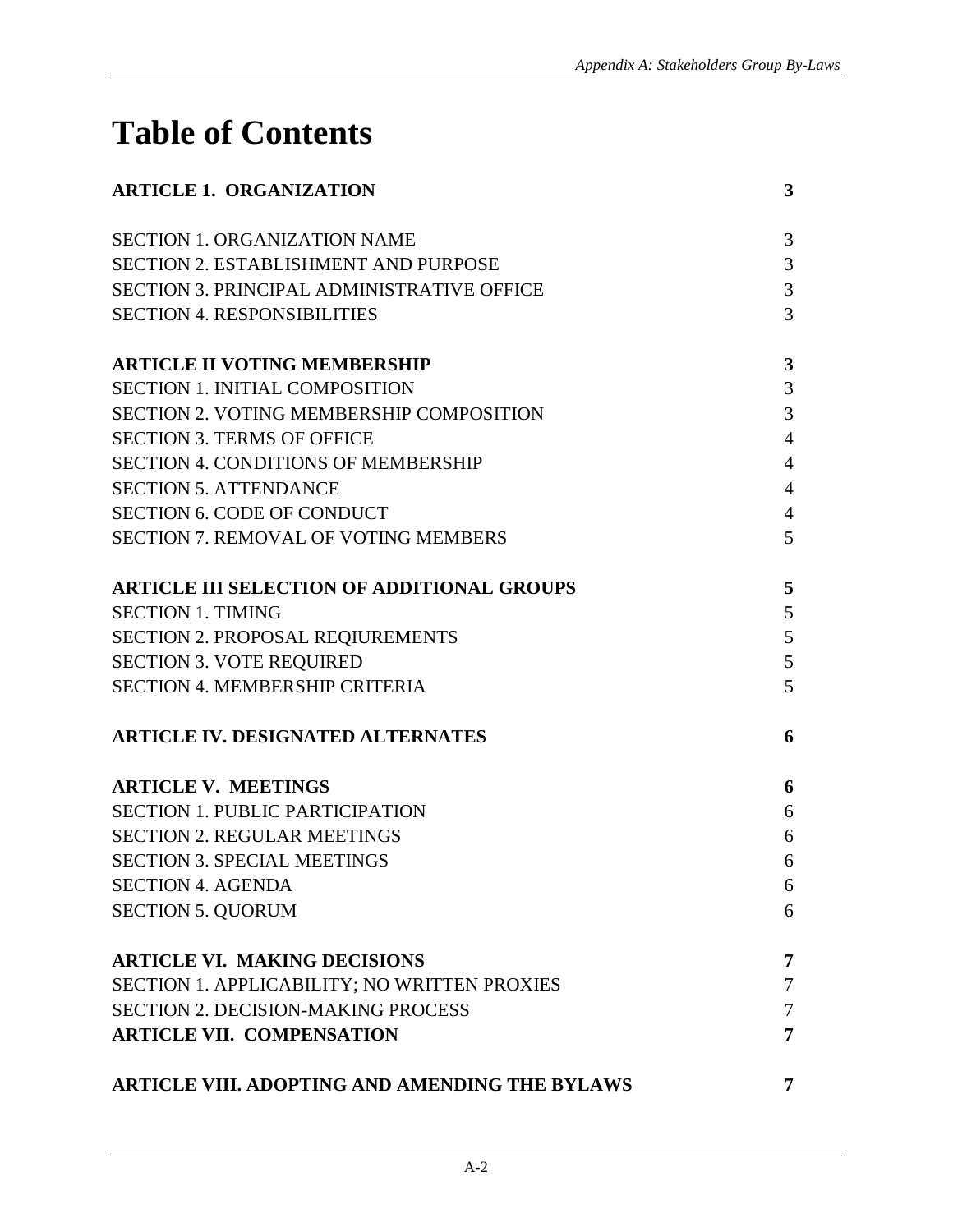# **ARTICLE I. ORGANIZATION**

#### **Section 1. Organization Name**

The official name of this organization shall be the "Lake Granbury Watershed Protection Plan Stakeholders Group" (Stakeholder Group).

#### **Section 2. Establishment and Purpose**

The STAKEHOLDER GROUP was established by appointment of an initial coordination of Federal and State legislative staff, Texas Commission on Environmental Quality (TCEQ) staff, and Brazos River Authority (Authority) staff. The purpose of the STAKEHOLDER GROUP shall be to provide regional input into the Lake Granbury Watershed Protection Plan (WPP).

#### **Section 3. Principal Administrative Office**

The principal administrative office of the STAKEHOLDER GROUP shall be the principal business offices of the Authority. The Watershed Coordinator shall be the principal point of contact at the Authority.

#### **Section 4. Responsibilities**

The STAKEHOLDER GROUP shall have the responsibility for providing input and information with respect to selecting, designing, and implementing water quality management measures. Foremost among those responsibilities shall be identification of areas with the greatest concerns, making recommendations for additional monitoring, and selecting Best Management Practices (BMPs).

# **ARTICLE II. VOTING MEMBERSHIP**

#### **Section 1. Initial Composition**

The initial voting members of the STAKEHOLDER GROUP were selected by the initial coordinating body. Member groups were selected to ensure adequate and balanced representation of the interests of individuals and entities that have a vested interest in the waters of Lake Granbury or directly affected by project outcome or decisions, including the general public, associations, government, industry, fee payers, and other interested parties.

The entity or stakeholder group that has been asked to participate shall appoint an individual to be their designated representative.

#### **Section 2. Voting Membership**

The current voting membership of the STAKEHOLDER GROUP shall include adequate and balanced representation of the interests of individuals and entities that have a vested interest in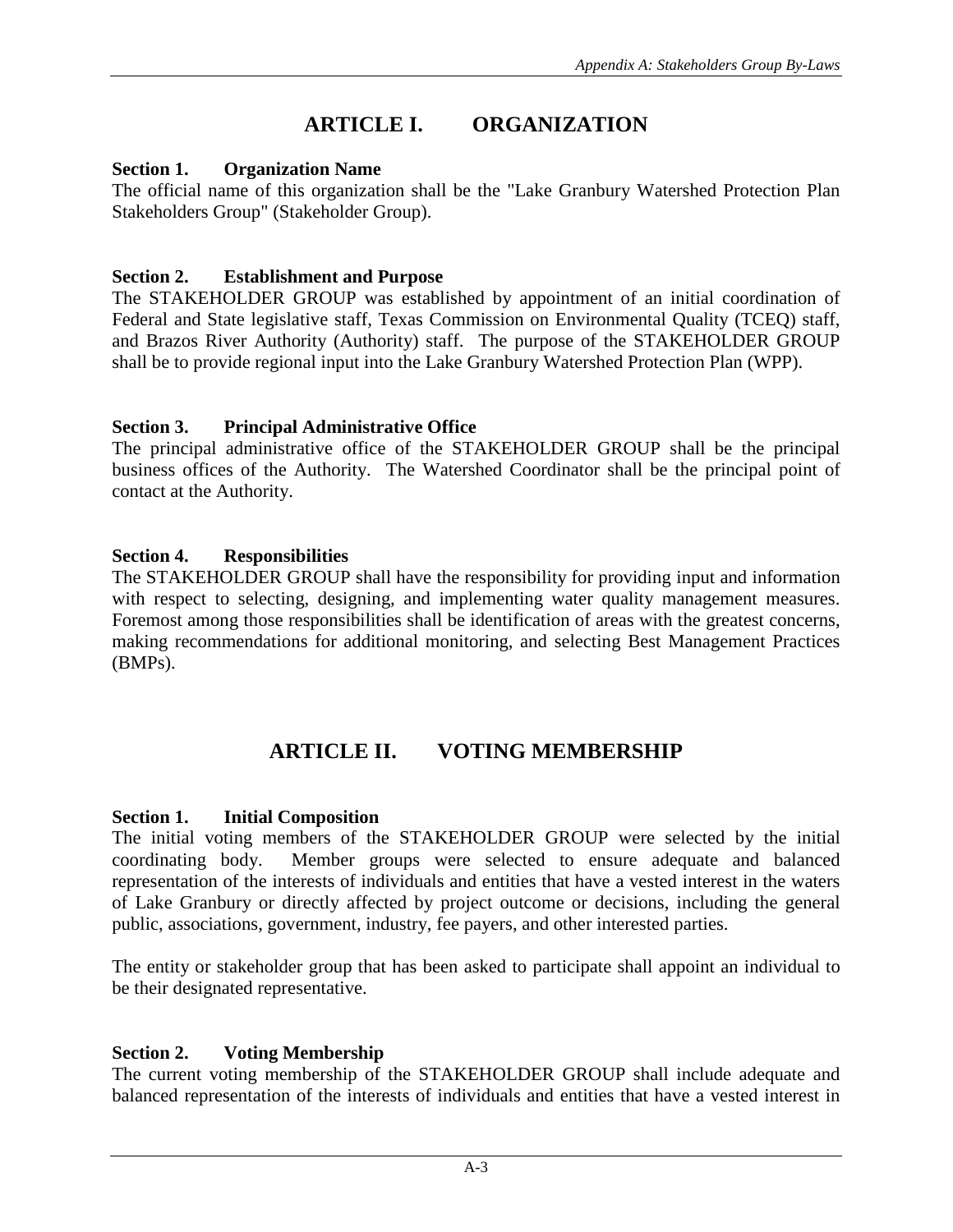the waters of Lake Granbury and other interests determined by the STAKEHOLDER GROUP. The voting membership of the STAKEHOLDER GROUP may also include persons added or removed as provided under this Article and Article III. The voting membership of the STAKEHOLDER GROUP shall not exceed 25 members.

#### **Section 3. Terms of Office**

All voting member groups are considered to be permanent members for the duration of the project. Anticipated project duration is from November 21, 2005 through August 31, 2009.

If a designated representative is unable to serve for the duration of the project, the entity or stakeholder group that the individual represents will be asked to appoint a new individual to represent their interests.

#### **Section 4. Conditions of Membership**

In order to be eligible for voting membership on the STAKEHOLDER GROUP, a person at the time of taking office must represent the group for which a member is sought, be willing to participate in the WPP process, and abide by these Bylaws. The individual voting member cannot select his/her replacement. Replacement must be chosen by the entity from which membership is sought.

#### **Section 5. Attendance**

All members shall make a good faith effort to attend all STAKEHOLDER GROUP meetings. Records of attendance shall be kept by the Authority at all STAKEHOLDER GROUP meetings. Voting members must attend at least one-half of the sum of all meetings during a calendar year. Voting members of the STAKEHOLDER GROUP who have excessive absences shall be subject to removal from membership under Section 7 of this Article. Representation by a designated alternate pursuant to Article V does not excuse a member's absence.

### **Section 6. Code of Conduct**

Members and designated alternates of the STAKEHOLDER GROUP shall ethically conduct the business of the STAKEHOLDER GROUP and shall avoid any form or appearance of a conflict of interest, real or apparent.

Potential conflicts of interest shall be clearly stated by the voting member or designated alternate prior to any deliberation or action on an item with which the voting member or designated alternate may be in conflict. Where the potential conflict is restricted to a divisible portion of an item, the Facilitator may divide the agenda item into parts, at the Facilitator's discretion, for deliberation and voting purposes. An abstention from participation in deliberations, decisions, or voting and the reasons therefore shall be noted in the minutes.

The fact that a member is also an employee or public official of an entity which has some relationship, direct or indirect, with the STAKEHOLDER GROUP (e.g., County Judge, Mayor, City Manager, Water District or River Authority member or employee), shall not disqualify such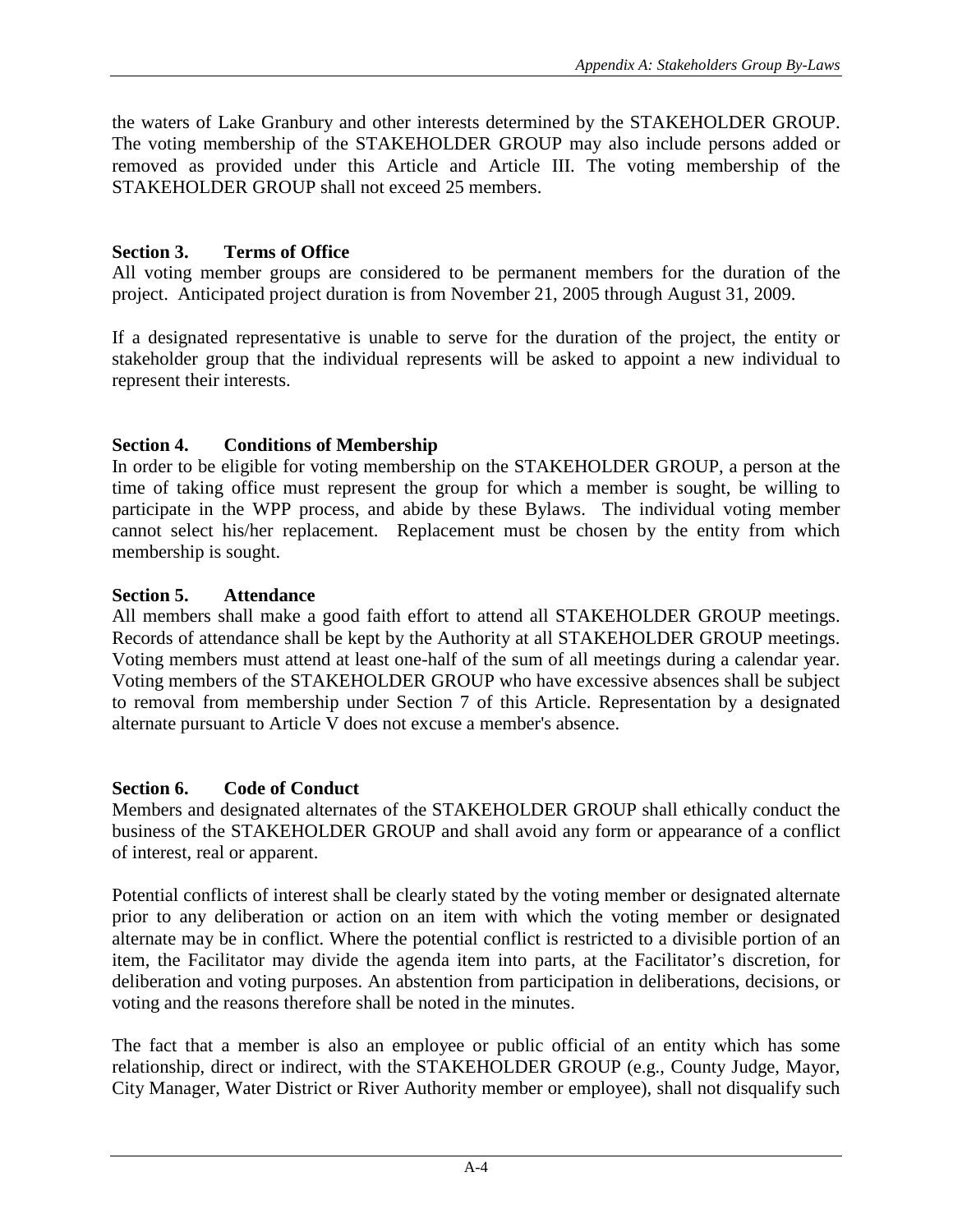person from voting membership and full participation. These Bylaws recognize that such circumstances will probably arise in the very nature of the work and the legal structure of the STAKEHOLDER GROUP and that it is appropriate to expressly recognize such facts.

#### **Section 7. Removal of Voting Members**

The following shall constitute grounds for removal of a voting member:

- a. excessive absenteeism as defined under Section 5 of this Article determined by the STAKEHOLDER GROUP;
- b. resignation;
- c. change in status so that the member no longer represents the interest he or she was selected to represent;
- d. failure to abide by the Code of Conduct provisions set forth under Section 6 of this Article;
- e. falsifying documents or information presented to the STAKEHOLDER GROUP;
- f. any other serious violation of these Bylaws as may be determined by the voting members; or
- g. The voting member's designated alternate fails to abide by the Code of Conduct provisions set forth under Section 6 of this Article.

# **ARTICLE III. SELECTION OF ADDITIONAL GROUPS TO THE VOTING MEMBERSHIP**

#### **Section 1. Timing**

No later than 30 calendar days prior to the next meeting, a voting member shall submit to the Watershed Coordinator a written proposal for consideration of an additional group and a written request that the item be added to the next meetings agenda.

#### **Section 2. Proposal Requirements**

Such proposals shall identify the particular interest group for which the nomination is sought and supporting documentation of need for this group to be represented.

#### **Section 3. Vote Required**

The voting members shall make a decision for the addition of a group by a two-thirds vote of the voting membership when a quorum is present.

#### **Section 4. Membership Criteria**

In the consideration of new groups, the Voting Membership shall strive to achieve geographic, ethnic, and gender diversity.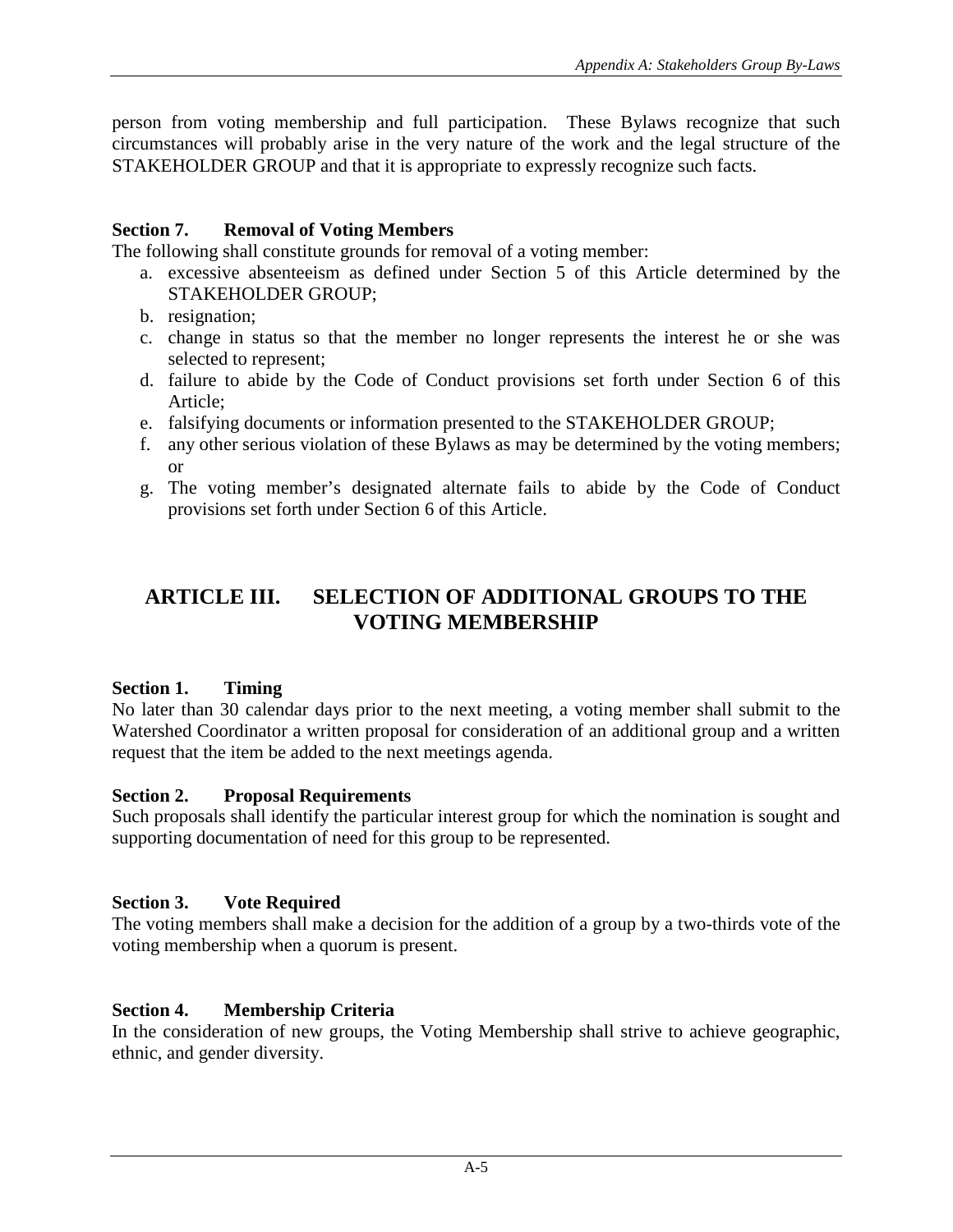# **ARTICLE IV. DESIGNATED ALTERNATES**

Each voting member shall designate an alternate to represent him/her when he/she is unable to attend a meeting or hearing. Each voting member must notify the Watershed Coordinator in writing a designated alternate.

The designated alternate shall enjoy the same voting privileges and shall be bound by the same duties, terms, and conditions as the member they represent, except as otherwise provided in these Bylaws.

### **ARTICLE V. MEETINGS**

#### **Section 1. Public Participation**

All meetings of the STAKEHOLDER GROUP shall be open to the public. All actions of the STAKEHOLDER GROUP shall be deliberated and undertaken in open meeting. Copies of all materials presented or discussed during meeting shall be made available for public inspection.

#### **Section 2. Regular Meetings**

At least one regular meeting of the STAKEHOLDER GROUP shall be held each quarter of each year. The Watershed Coordinator shall insure that an advance notice for regular meetings will be provided to the Voting Membership of the STAKEHOLDER GROUP.

#### **Section 3. Special Meetings**

A simple majority of the total Voting Membership of the STAKEHOLDER GROUP may call special meetings of the STAKEHOLDER GROUP. The Watershed Coordinator shall insure that advance notice is provided to the Voting Membership of the STAKEHOLDER GROUP.

#### **Section 4. Agenda**

The Watershed Coordinator of the STAKEHOLDER GROUP shall insure that an agenda is prepared for all meetings. Items shall be placed on the agenda as deemed necessary by the Watershed Coordinator or the TCEQ. Copies of the agenda and all supporting information shall be made available for public inspection.

#### **Section 5. Quorum**

A quorum of the STAKEHOLDER GROUP shall be a simple majority of the Voting Membership. At least a quorum shall be necessary to conduct any business of the STAKEHOLDER GROUP. However, if a quorum cannot be gathered or a decision cannot be